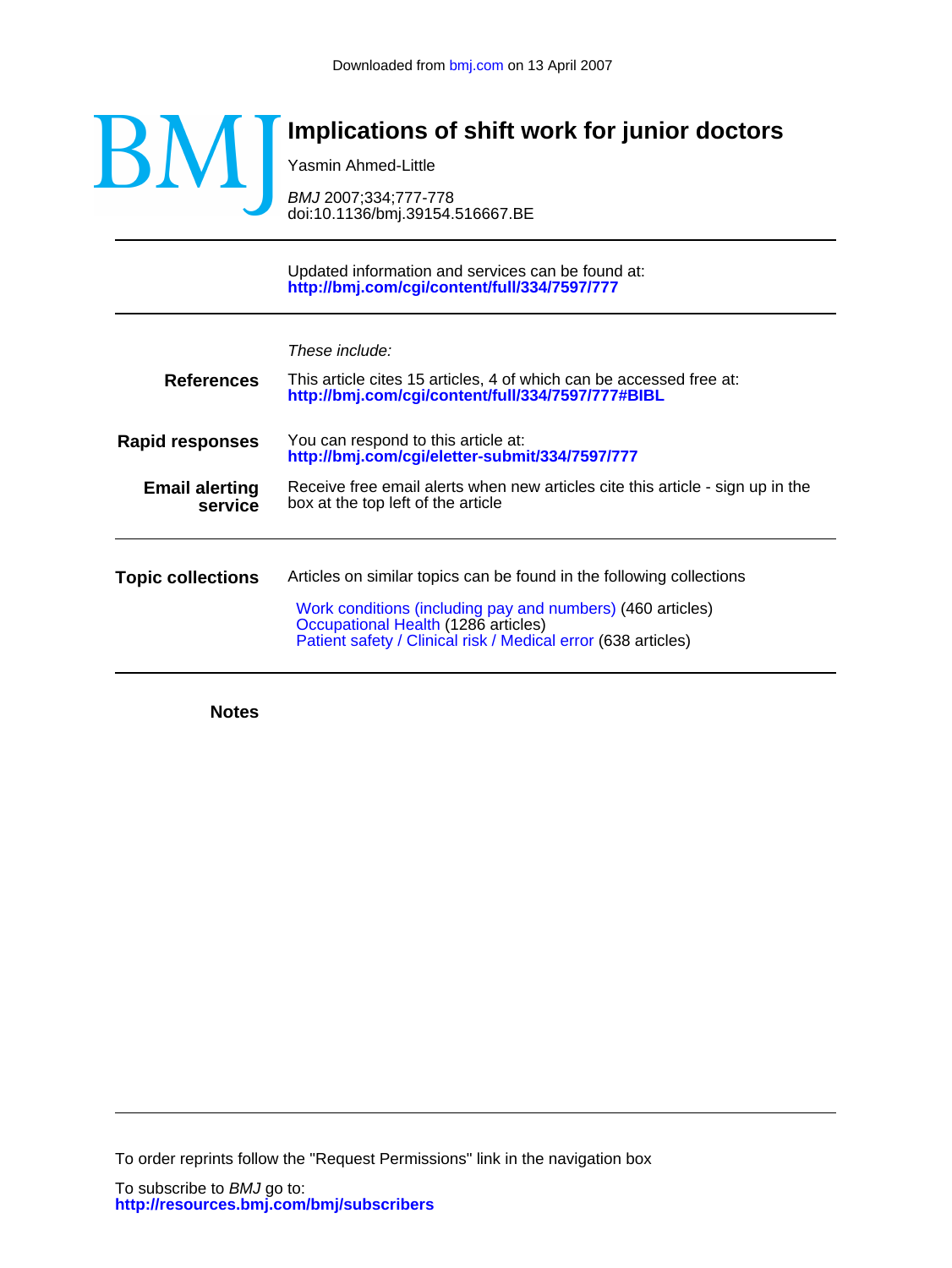# **Implications of shift work for junior doctors**

**Yasmin Ahmed-Little** provides evidence that junior doctors' dislike of shift working is more than a stubborn reaction and discusses how to make shifts more tolerable

Junior doctors in the UK have seen their working hours cut through implementation of the European Working Time Directive and the Department of Health's new deal to improve working conditions.<sup>w1 w2</sup> However, the resulting increase in shift working has caused great dissatisfaction. Juniors report fatigue and poor performance on the night shift,<sup>1</sup> and evidence from outside medicine suggests there may be long term health effects. Concerns have been raised about future recruitment and retention, particularly in the acute 24 hour specialties. Shift working is likely to increase further as junior doctors' working hours are reduced to a maximum of 48 hours per week by 2009. Without an evidence based approach to the implementation of such large scale changes, there is a real danger of adding new, unknown risks and perhaps even worsening the status quo.<sup>2</sup>

### Shift working patterns in the UK

Traditionally junior doctors worked long hours in a resident, on-call capacity with continuous shifts of up to 56 hours, and an average working week of up to 72 hours of duty. $w^2$  The performance implications of these working patterns are now widely recognised, and increases in the UK medical workforce have allowed sensible reductions to working hours and the introduction of full shift working.

Full shift working for UK junior doctors usually means a fixed normal working day plus rotating long day shifts and regular weeks of night shifts. Although overall working hours have reduced, the proportion of out of hours working has increased. This affects training because established international evidence shows that people's capacity to learn overnight is significantly impaired and sleep is required to consolidate new learning.3 Most full shift rotas currently require junior doctors to work seven consecutive, 13 hour night shifts.1 The Royal College of Physicians recently recommended avoiding such rostering.4 It suggests limiting consecutive night shifts to a maximum of four and reducing the duration of shifts in order to decrease the risk to patients and staff. Single night shifts are safest, but more doctors would be required to support such rotas, which is unlikely to be affordable.

### Health effects

Plenty of evidence supports the negative effect on health and performance of working long hours.<sup>w3 w4</sup> Some studies specifically support the European limit of a maximum 48 hour working week.<sup>5</sup> Many of these lessons come from industry and may not be directly transferable to medicine. However, young doctors would benefit from better awareness of the potential dangers of shift working in general.<sup>6</sup>

#### Yasmin Ahmed-Little

 medical workforce manager, North Western Deanery/NHS Northwest, Manchester M1 3DZ Correspondence to:

y.ahmed-little@nwpgmd.nhs.uk

Epidemiological studies suggest shift working increases the risks of peptic ulcers,<sup>7</sup> diabetes,<sup>8</sup> and coronary heart disease.9 Researchers in Denmark hypothesised that up to 20% of cardiovascular disease in the country could be prevented if psychosocial risk factors such as stressful working conditions, passive smoking, and shift work were not present.<sup>10</sup>

Few studies have considered the effects on women, but it seems they may be affected more than men. For example, a population based case-controlled study from Denmark found a 50% increase in the risk of breast cancer in women working regular night shifts.<sup>11</sup> A cohort study of American female nurses showed a dose dependent response, with the risk of coronary heart disease rising as the number of years of shift work increased, and suggested that working night shifts for six or more years significantly increases cardiovascular risk.12 Rates of miscarriages, low birthweight babies, and premature births are also more prevalent among shift workers,<sup>w5 w6</sup> with some researchers recommending that women are relieved of shift working duties during pregnancy on the strength of current evidence alone.<sup>7</sup>

These findings have repercussions for planning the future workforce given the rapidly increasing proportion of women in medicine.13 Many women may also wish to work part time at some point, so lengthening the years they will spend working night shifts. Societal costs of treating the adverse outcomes of shift work, especially among women, may outweigh the benefits gained. It is unclear whether knowledge of the potential health effects would deter women from agreeing to shift work or whether junior doctors need to give informed consent.

Similarly it may not be possible to ask senior doctors to work resident shifts without compromising their health. Tolerance and adaptation to shift work seems to decrease with age, with researchers recommending that those aged above 40-45 years should work fewer night shifts, if they work them at all.2 <sup>14</sup> <sup>15</sup> w5 The more experienced junior doctors are already unhappy about working shifts.<sup>1</sup>

### **Summary points**

Working night shifts may have a detrimental effect on health Reduced working hours have resulted in junior doctors working more shifts Health employers should educate doctors about the

risks of shift working Rotas should be devised to minimise the adverse effects

Future planning must accommodate the potentially increased risks for women and poorer tolerance of people over 40-45 years